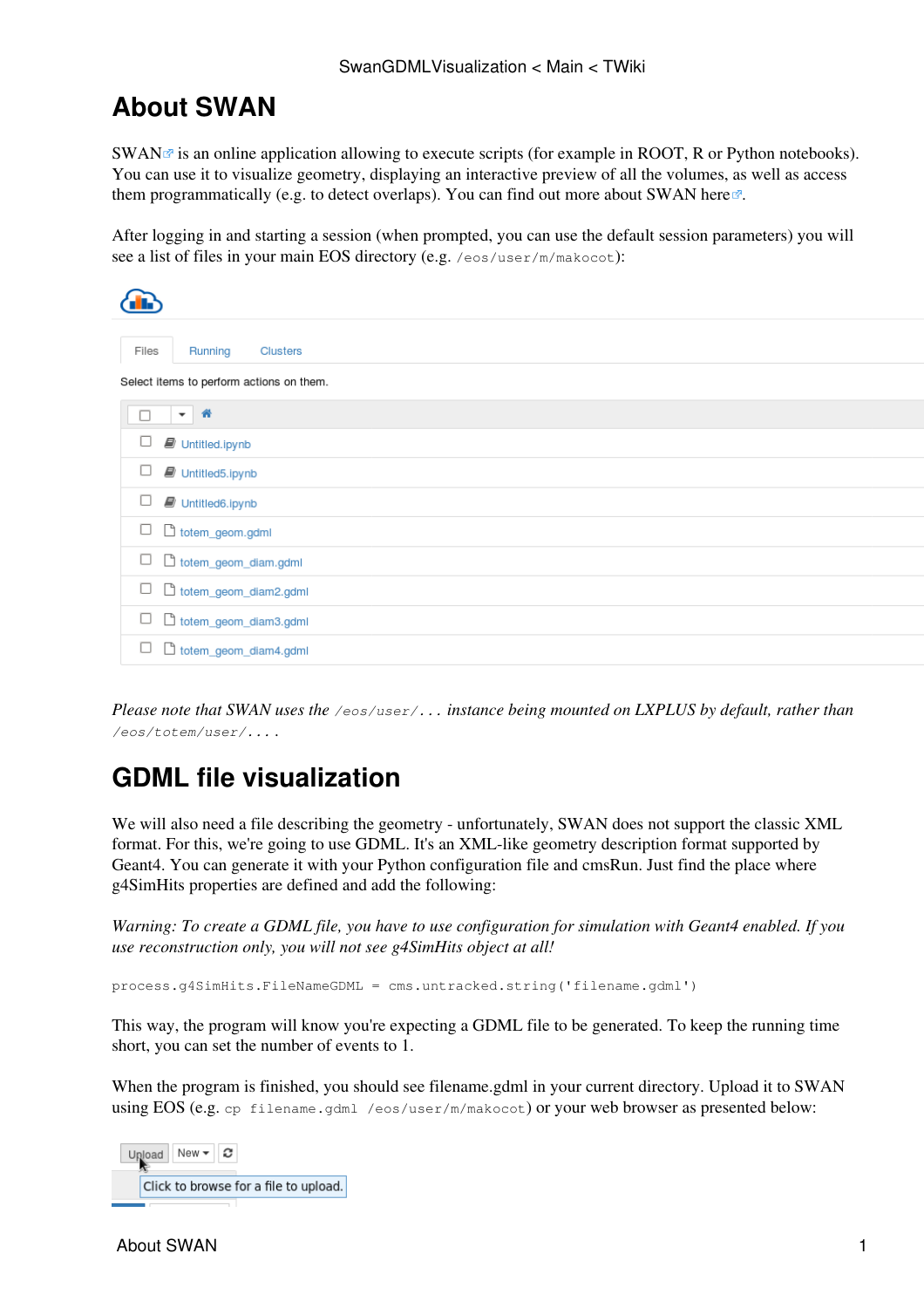#### Next, create a ROOT notebook:



... And paste the following, replacing filename.gdml with the path to your file. The path can be either absolute, or relative in regard to the location of the notebook you're currently using:

```
TGeoManager::Import("filename.gdml");
topVolumep = gGeoManager->GetTopVolume();
topVolumep->Draw();
```
You can then run it using the controls at the top of the page, or using the keyboard shortcut (Shift+Enter). A visualization of your geometry should appear.



## **Navigation**

- Use **left mouse button** to rotate the view
- and **right mouse button** to move it
- **Scroll** to zoom
- **Right click** on any volume to show extra options (focus and hide are especially useful for navigating)
- Full screen is available in the bottom left corner of the window (enlarge geometry drawing)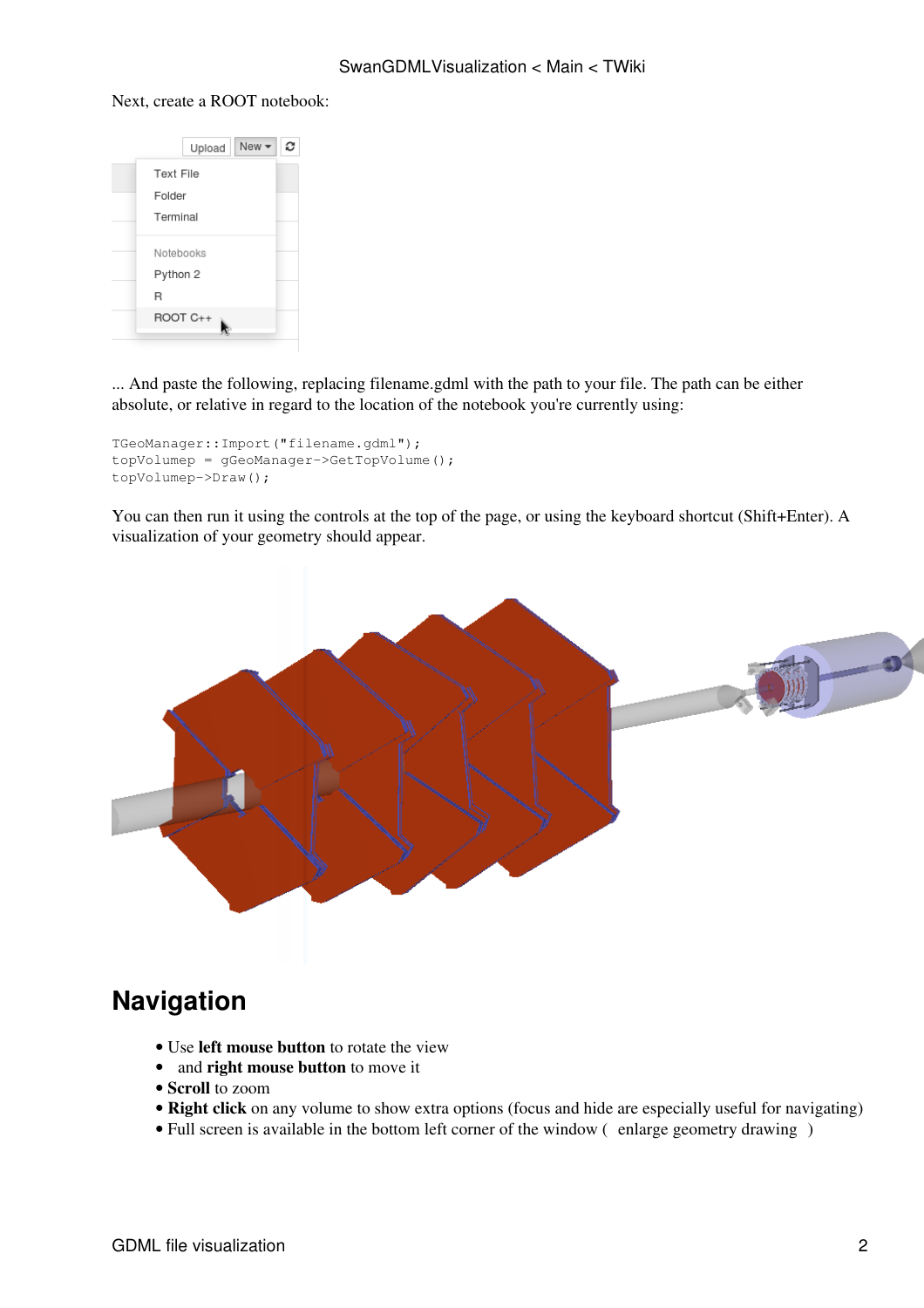

# **Overlaps detection**

Overlaps are a very likely reason that some parts dont appear in the visualization or it s not possible to detect hits on them.

To check the geometry for overlaps, add the following after the previous piece of code:

```
gGeoManager->CheckOverlaps();
ol = gGeoManager->GetListOfOverlaps();
for(int i=0;i<ol->GetEntries();++i) {
    ol->At(i)->Print(i);
}
```
It will print a list of overlapping volumes and information about the parameters of their geometry. For instance, here's an overlap report for ZDCtoFP420 and RP\_220\_Right\_Station volumes:

```
= Overlap ov00005: CMSE/ZDCtoFP4200x7fe4ed735880 overlapping CMSE/RP_220_Right_Station0x7fe4ed89
  - first volume: ZDCtoFP420 at position:
matrix - tr=1 rot=0 refl=0 scl=0
  1.000000 0.000000 0.000000 Tx = 0.000000
 0.000000 1.000000 0.000000 Ty = 0.000000<br>0.000000 0.000000 1.000000 Tz = 27000.0000\overline{1.000000} \overline{1z} = 27000.000000
*** Shape ZDCtoFP420: TGeoTube ***
    Rmin = 0.00000Rmax = 100.00000dz = 12000.00000 Bounding box:
*** Shape ZDCtoFP420: TGeoBBox ***
    dX = 100.00000dY = 100.00000dZ = 12000.00000origin: x= 0.00000 y= 0.00000 z= 0.00000 - second volume: RP_220_Right_Station at position:
matrix - tr=1 rot=0 refl=0 scl=0
  1.000000  0.000000  0.000000  Tx = 0.000000<br>0.000000  1.000000  0.000000  Ty = 0.000000
 0.000000 1.000000 0.000000<br>0.000000 0.000000 1.0000001.000000 Tz = 21731.400000
*** Shape RP_220_Right_Station: TGeoTube ***
    Rmin = 0.00000Rmax = 49.50000dz = 329.40000 Bounding box:
*** Shape RP_220_Right_Station: TGeoBBox ***
    dX = 49.50000dY = 49.50000dZ = 329.40000 origin: x= 0.00000 y= 0.00000 z= 0.00000
```

```
-- MaciejTomaszKocot - 2017-09-12
```